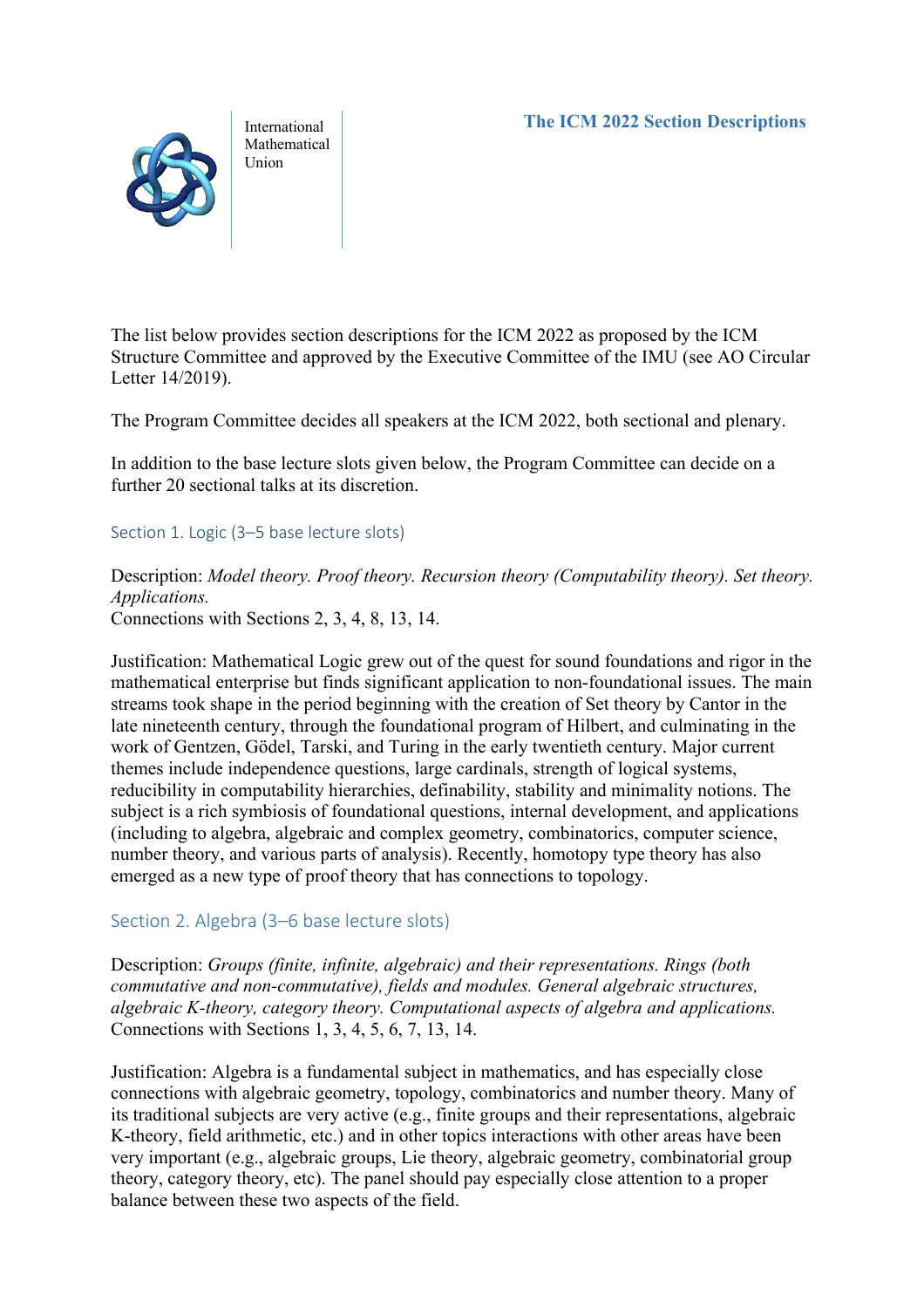## Section 3. Number Theory (8–11 base lecture slots)

Description: *Algebraic number theory. Galois groups of local and global fields and their representations. Arithmetic of algebraic varieties and Diophantine equations. Geometry of numbers, Diophantine approximation, and transcendental numbers. p-adic analysis. Modular and automorphic forms, modular curves, and Shimura varieties. Langlands program. Zeta and L-functions. Analytic, additive and probabilistic number theory. Computational number theory and applications. Relations with logic and with physics.* Connections with Sections 1, 2, 4, 7, 9, 11, 12, 13, 14.

Justification: Number theory is one of the oldest branches in mathematics, stimulating the development of many other branches including complex and p-adic analysis, algebra and algebraic geometry..., and it is still thriving today. Research in algebraic number theory has focused on fundamental properties of Galois representations and L-functions, with deep connections, on the one hand, to algebraic geometry, as envisioned by Grothendieck's conjectures on motives, and on the other hand, to representations of Lie groups and automorphic representations, as stipulated by the Langlands conjectures. Analytic number theory, with traditional focus on distribution of primes, has undergone a great revival in recent years, achieving solutions of longstanding problems, with new connections with combinatorics and probability. Because of the often concrete nature of number theoretic problems, computational number theory is also very active and entertains a strong connection with theoretical computer science.

#### Section 4. Algebraic and Complex Geometry (8–11 base lecture slots)

Description: *Algebraic varieties, their cycles, cohomologies, and motives. Schemes and stacks. Geometric aspects of commutative algebra. Arithmetic geometry. Rational points. Low-dimensional and special varieties. Singularities. Birational geometry and minimal models. Moduli spaces and enumerative geometry. Transcendental methods and topology of algebraic varieties. Complex differential geometry, Kähler manifolds and Hodge theory. Relations with mathematical physics and representation theory. Computational methods. Real algebraic and analytic sets. p-adic geometry. D-modules and (iso)crystals. Tropical geometry. Derived categories and non-commutative geometry.* Connections with Sections 1, 2, 3, 5, 6, 7, 8, 11, 13, 14.

Justification: Algebraic, arithmetic and analytic geometry lie at the crossroads of many developments in mathematics. It has especially close connections with Algebra, Number Theory, Topology, Differential Geometry and Mathematical Physics. Many of the modern developments in this area are deeply influenced by these related fields and influence them in turn. The tools required to work in this area are diverse, ranging from complex analysis to finite field and p-adic techniques. Some fundamental ideas in the subject are profound, such as motives, moduli, or the way to go from the complex numbers to finite fields and back. In recent years, there have been a number of spectacular advances in birational geometry, moduli theory, D-modules and isocrystal theory, diophantine geometry, in the geometric study of derived categories, enumerative geometry and in motivic questions.

#### Section 5. Geometry (8--11 base lecture slots)

Description: *Local and global differential geometry. Geometric partial differential equations and geometric flows. Geometric structures on manifolds. Riemannian and metric geometry.*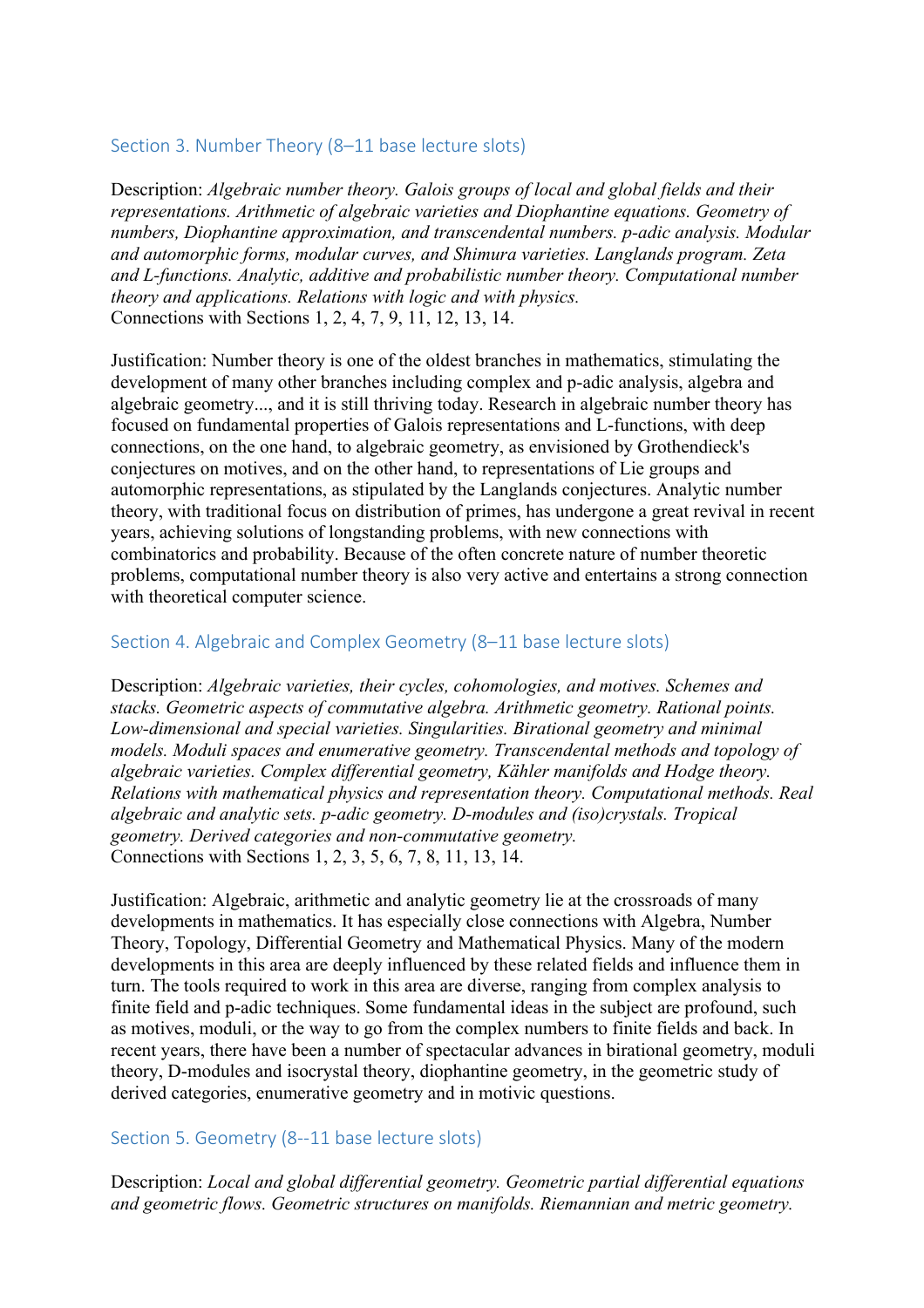*Kähler geometry. Geometric aspects of group theory. Symplectic and contact manifolds. Convex geometry. Discrete geometry.* Connections with Sections 2, 4, 6, 7, 8, 9, 10, 11, 12, 16, 17.

Justification: Geometry plays a central role in the development of mathematics, especially in the late 20th century and the early 21st century. Applications of nonlinear PDEs to geometry were started in the last century, and still continue to expand (e.g., pseudo-holomorphic curves in symplectic and contact geometry yield new invariants). Riemannian and metric geometry are traditionally a central theme in geometry, and also have applications to other areas (e.g., group theory, 3-manifolds topology, rigidity, probability, etc). Geometric structures on manifolds that are not necessarily metric (e.g., projective, affine, and pseudo-Riemannian structures) have seen important recent developments, and geometric approaches became prominent in the study of both discrete groups as well as locally compact groups.

## Section 6. Topology (7–10 base lecture slots)

Description: *Algebraic, differential and geometric topology. Surgery and diffeomorphism groups of manifolds. Homotopy theory, including motivic homotopy and K-theory. Operads and higher categories. Floer and gauge theories. Low-dimensional manifolds including knot theory. Moduli spaces. Symplectic and contact manifolds. Aspects of quantum field theory.* Connections with Sections 2, 3, 4, 5, 7, 8, 9, 11.

Justification: Depending on the methods used, the subject is divided into Algebraic Topology, Differential Topology, and Geometric Topology. In its various forms it is essential to many core areas of mathematics including Geometry, Arithmetic, Analysis, Algebraic Geometry, Dynamical Systems and Mathematical Physics, and its methods are widely used in an increasing number of applied areas of mathematics. Recent years have seen major advances on some classical problems in 3- and 4-manifold theory, equivariant stable homotopy theory (Kervaire invariant), and the study of moduli spaces. At the same time newer subject areas such as geometric group theory, topological quantum field theory, and derived algebraic geometry have seen important developments which have shaped the topological landscape. Major topics include manifold theory, homotopy theory (including motivic homotopy and Ktheory), operads and higher categories, Floer and gauge theories, low-dimensional manifolds including knot theory, moduli spaces, symplectic and contact manifolds, and aspects of quantum field theory.

## Section 7. Lie Theory and Generalizations (6–9 base lecture slots)

Description: *Structure, geometry, and representations of Lie groups, algebraic groups, and their various generalizations. Related geometric and algebraic objects, e.g., symmetric spaces, buildings, and other Lie theoretic varieties, vertex operator algebras, quantum groups. Lattices and other discrete subgroups of Lie groups, and their actions on geometric objects. Non-commutative harmonic analysis. Geometric methods in representation theory.* Connections with sections 2, 3, 4, 5, 6, 8, 9, 11, 12, 13.

Justification: Lie groups and Lie algebras are one of the major axes of mathematics, capturing the concept of a continuous symmetry. They are extended and generalized in various directions, such as infinite dimensional Lie algebras, Hecke algebras, quantum groups, or vertex operator algebras. Their structures and representations are often related to each other in deep ways, via D-modules or categorical equivalences. These find a multitude of applications in algebraic geometry, mathematical physics, harmonic analysis, number theory, and other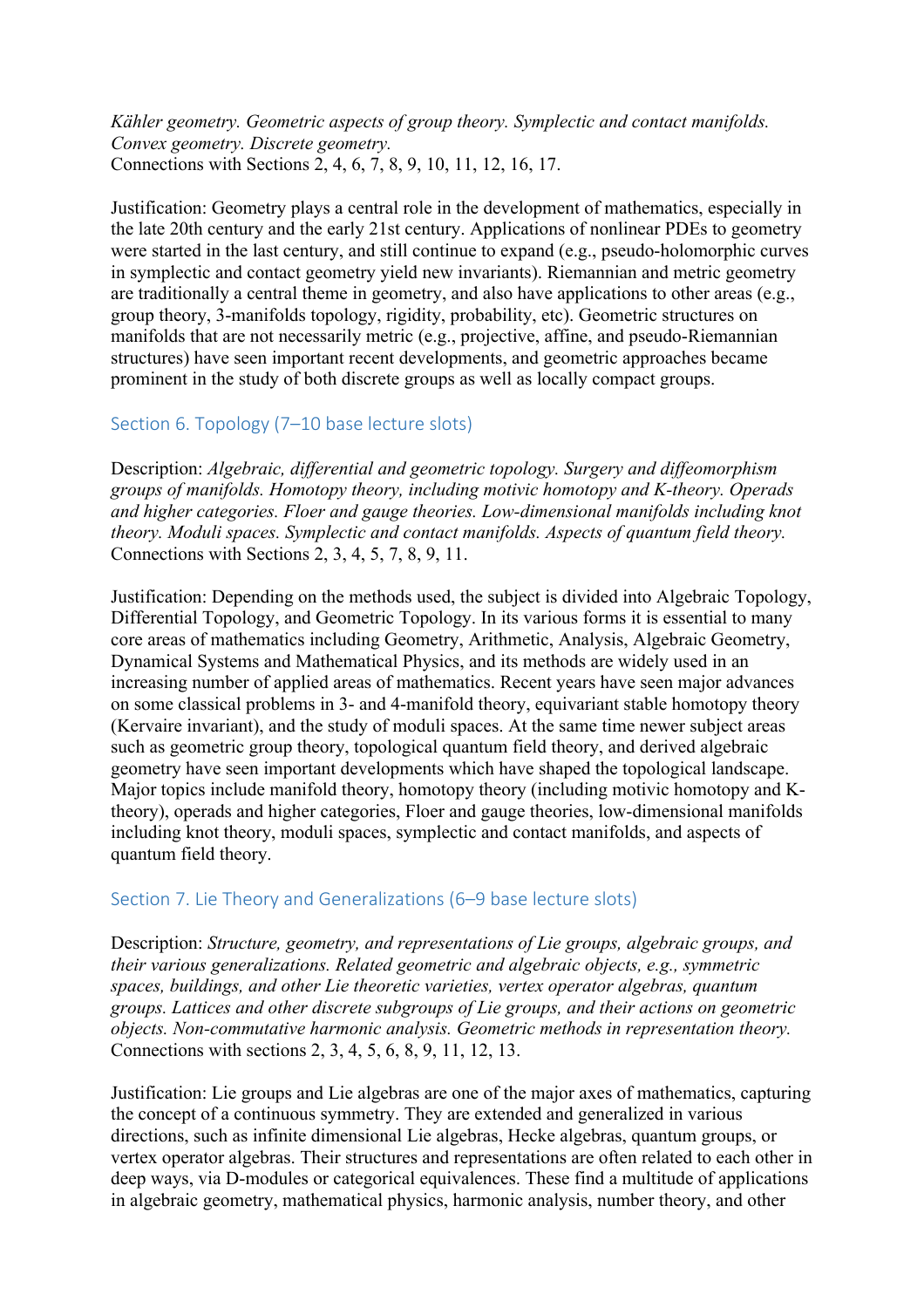areas. Structural results for Lie groups are also extended to locally compact groups. Another important direction is the study of discrete subgroups of Lie groups and their actions on geometric objects. Besides its intrinsic interest, this area has found connections and applications to mathematical physics, geometry, number theory, ergodic theory, dynamics, and even computer science.

#### Section 8. Analysis (9–12 base lecture slots)

Description: *Classical analysis. Real and Complex analysis in one and several variables, potential theory, quasiconformal mappings. Harmonic, Fourier, and time-frequency analysis. Linear and non-linear functional analysis, operator algebras, Banach algebras, Banach spaces. Non-commutative geometry, free probability, analysis of random matrices. Highdimensional and asymptotic geometric analysis. Metric geometry and applications. Geometric measure theory.*

Connections with sections 5, 6, 7, 9, 10, 11, 12, 13, 14, 15, 16, 17.

Justification: Analysis in the broad sense is one of the main areas of mathematics. This section includes complex analysis, harmonic analysis (both real-variable and abstract), functional analysis, operator algebras, geometric measure theory, and high-dimensional geometry. The subject combines quantitative estimates with qualitative results and can be applied in both continuous and discrete settings. The classification and analysis of operator algebras such as von Neumann algebras and C\* algebras have deep connections with such diverse areas of mathematics as geometric group theory, descriptive set theory, and ergodic theory. The analysis of integral operators (singular, oscillatory, potential, Fourier, etc.), and related objects such as pseudodifferential operators, has many applications to partial differential equations, index theory, geometry, mathematical physics, and number theory. There have been many further fruitful interactions between analysis and other areas, such as dynamical systems, probability, combinatorics, signal processing, and theoretical computer science.

## Section 9. Dynamics (8–11 base lecture slots)

Description: *Topological and symbolic dynamics. Smooth dynamical systems, including those derived from ordinary differential equations. Hamiltonian systems and dynamical systems of geometric origin. One-dimensional, holomorphic and arithmetic dynamics. Dynamics on moduli spaces. Ergodic theory, including applications to combinatorics and combinatorial number theory. Actions of discrete groups and rigidity theory. Homogenous dynamics, including applications to number theory. Infinite dimensional dynamical systems and partial differential equations*.

Connections with Sections 5, 7, 8, 10, 11, 12, 13, 15, 16.

Justification: Strong tools from conformal geometry and from non-linear functional analysis were responsible for an impressive development of one-dimensional dynamics, both real and complex. Renormalization theory played a crucial role in understanding the small-scale structure of these dynamical systems. More recently, renormalization was used also in twodimensional dynamics in the study of Henon-like maps. Dynamical ideas related to renormalization were also fundamental in the solution of problems related to the spectrum of Schrödinger operators. Important developments have also occurred in chaotic dynamics, nonuniform hyperbolic systems, and partial hyperbolic dynamical systems. Many new properties of dynamical systems that are robust and generic in the  $C^{\wedge}1$  topology were obtained in recent years. Several results were obtained on rigidity of actions of higher rank groups, and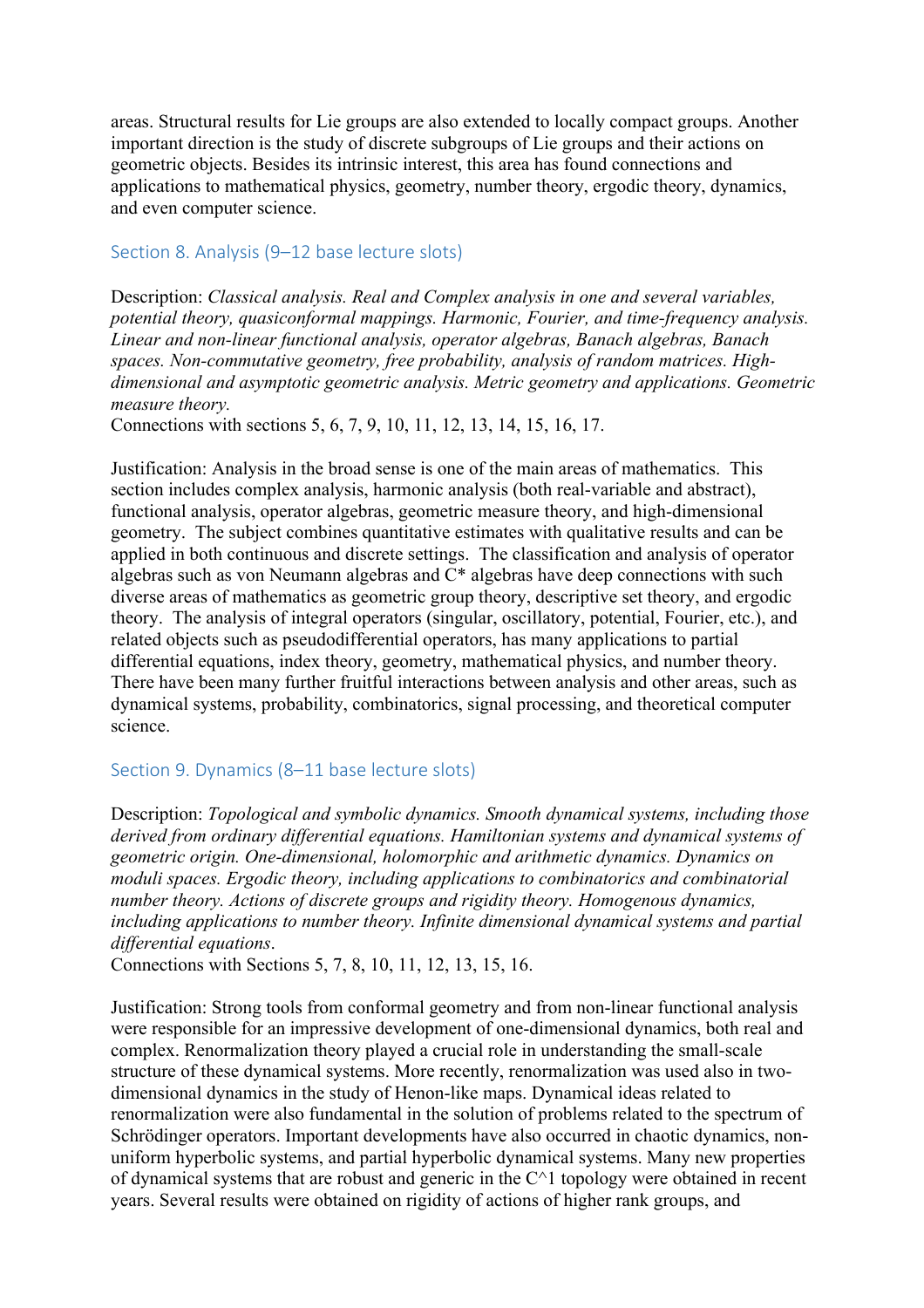dynamical ideas on homogeneous spaces were successfully used to attack problems in number theory like the Littlewood conjecture. In the area of conservative dynamics, important results were obtained using analytic tools from KAM theory, as well as topological-analytic invariants from symplectic geometry.

# Section 10. Partial Differential Equations (8–11 base lecture slots)

Description: *Solvability, regularity, stability and other qualitative and quantitative properties of linear and non-linear equations and systems. Asymptotics. Spectral theory, scattering, inverse problems, deterministic and stochastic control theory, stochastic differential equations. Nonlocal equations, free boundary problems, calculus of variations, kinetic equations. Optimal transportation. Homogenization and multi-scale problems. Approximate solutions and perturbation problems. Relations to many applications.* Connections with Sections 5, 8, 9, 11, 12, 15, 16, 17, 18.

Justification: Partial differential equations (PDEs) are used to model an extremely rich variety of scientific, probabilistic and geometric phenomena that are governed by wave propagation, reaction, diffusion, dispersion, equilibrium, conservation and more. Accordingly, PDEs are ubiquitous in science and engineering, including physical sciences, biology, economics and more recently, in social sciences. The pivotal role of PDEs within mathematics is realized through fruitful interaction with other areas, including analysis, geometry, mathematical physics, probability, control, numerical analysis, scientific computation and modeling. Important new tools were developed in recent years to enable better understanding of nonlinear PDEs. There are still many challenging open problems that drive current research, including theories for global behavior of compressible and incompressible Euler and Navier– Stokes equations, the Yang–Mills equations and the Einstein equations, multi-scale analysis of singular perturbation problems, variational problems, and control and inverse problems with or without stochastic data.

## Section 11. Mathematical Physics (8–11 base lecture slots)

Description: *Dynamical systems, including integrable systems. Equilibrium and nonequilibrium statistical mechanics, including interacting particle systems. Partial differential equations including fluid dynamics, wave equation, Boltzmann equation and material science. General relativity. Stochastic models and probabilistic methods including random matrices and stochastic (partial) differential equations. Algebraic methods, including operator algebras, representation theory and algebraic aspects of Quantum Field Theory. Quantum mechanics and spectral theory, including quantum chaos. Quantum information and computation. Quantum many-body theory and condensed matter physics. Quantum field theory including gauge theories and conformal field theory. Geometry and topology in physics including string theory and quantum gravity*. Connections with Sections 2, 4, 5, 6, 7, 8, 9, 10, 12.

Justification: Mathematical physics is situated at the interface between mathematics and physics. Ideas and questions from physics continue to have an enormous impact in many mathematical fields, like geometry, operator algebras, topology, probability theory, and PDEs, to name only a few. Mathematical physics is extremely broad, both by the mathematics it uses and contributes to and by the physical systems that it deals with.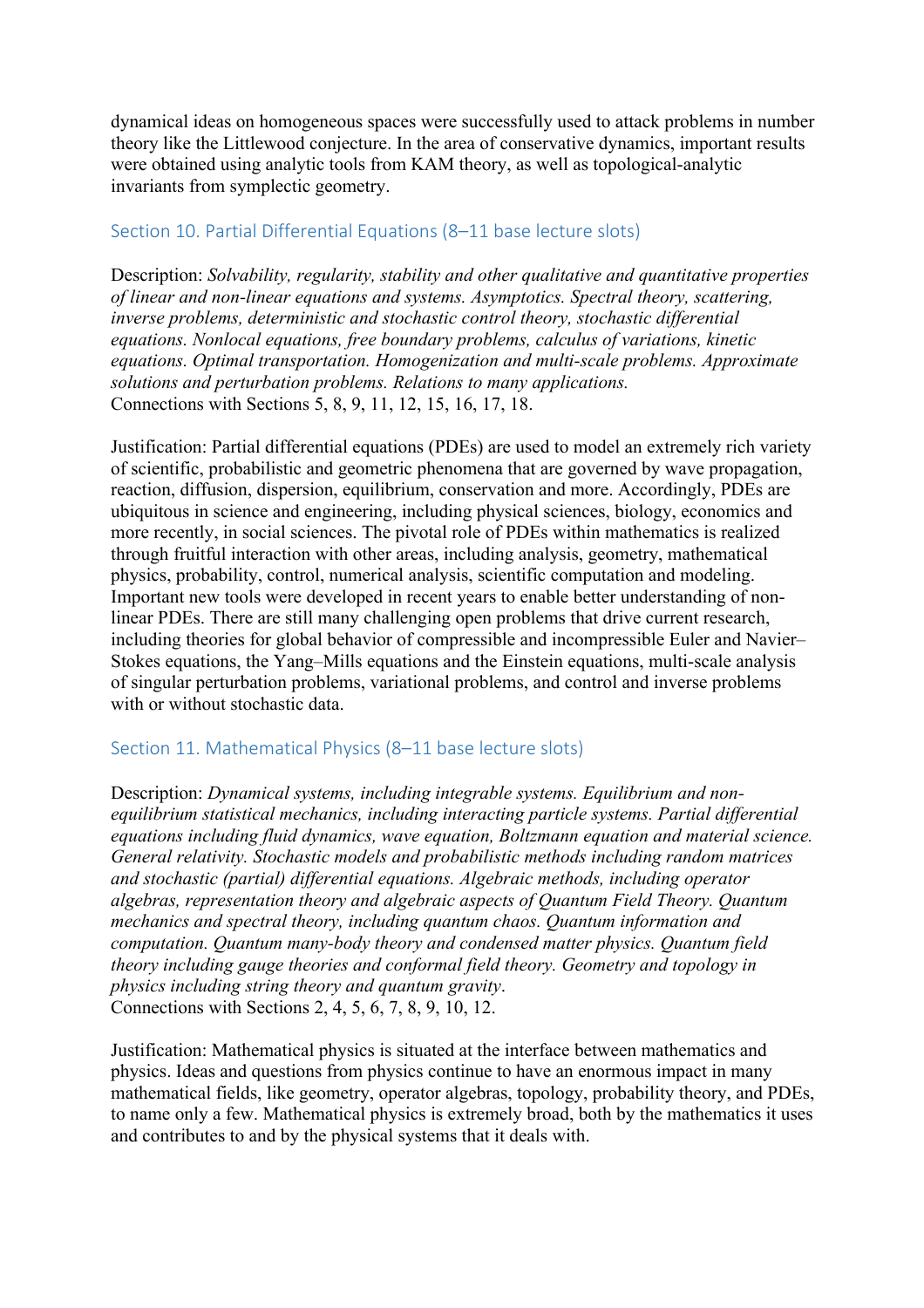## Section 12. Probability (7-10 base lecture slots)

Description: *Stochastic analysis, Stochastic PDEs, Markov processes. Interacting particle systems, Random media. Random matrices and random graphs. Conformally invariant models, random growth models, exactly solvable models. Branching processes. Rough paths, regularity structures. Stochastic networks, Stochastic geometry. Applications in Statistics, Data Science, Computer Science, Physics, and Life Sciences*. Connections with sections 2, 3, 5, 7, 8, 9, 10, 11, 13, 14, 15, 16, 17, 18.

Justification: The impact and influence of probability theory on the rest of mathematics, as well as on important aspects of our society, have been steadily growing over the last decades.

The connections with mathematical and statistical physics have always been very close, and fruitful for both sides. Within mathematics, the relations with PDEs and functional analysis have always been important. More recently, close interactions have grown with geometry (through geometric analysis and geometric group theory), with conformal field theory and complex analysis (through conformally invariant models), with representation theory and combinatorics (through integrable probability), and number theory (through random matrix theory).

The applications have also been expanding very rapidly, which directly lead to the creation of two new ICM sections (on Statistics and Data Science, and on Differential and Stochastic Modeling).

#### Section 13. Combinatorics (7–10 base lecture slots)

Description: *Combinatorial structures. Enumeration: exact and asymptotic. Graph theory. Probabilistic and extremal combinatorics. Designs and finite geometries. Algebraic combinatorics. Topological and analytical techniques in combinatorics. Combinatorial geometry. Combinatorial number theory. Additive combinatorics. Polyhedral combinatorics and combinatorial optimization.*

Connections with Sections 1, 2, 3, 4, 6, 7, 8, 9, 12, 14.

Justification: Discrete structures (such as graphs, set systems, matroids, or other diagrams and configurations) that exhibit a high degree of combinatorial complexity occur throughout mathematics, either as objects of interest in their own right, or as models for objects of importance in algebra, geometry, analysis, or theoretical computer science. The subject of combinatorics addresses many questions concerning these structures, ranging from enumerative questions such as counting how many objects of a certain size exist, to extremal questions such as the maximal and minimal values of various statistics associated to these objects, to structural questions concerning the nature of general objects in a given class of combinatorial structures, to more algebraic questions such as how such objects can be interpreted in such areas of mathematics as representation theory, commutative algebra, or algebraic geometry. Modern combinatorics uses techniques from across mathematics (probability, analysis, topology, algebra, etc.) and conversely is becoming an increasingly important component of new advances in many different disciplines (computer science, number theory, representation theory, logic, etc.).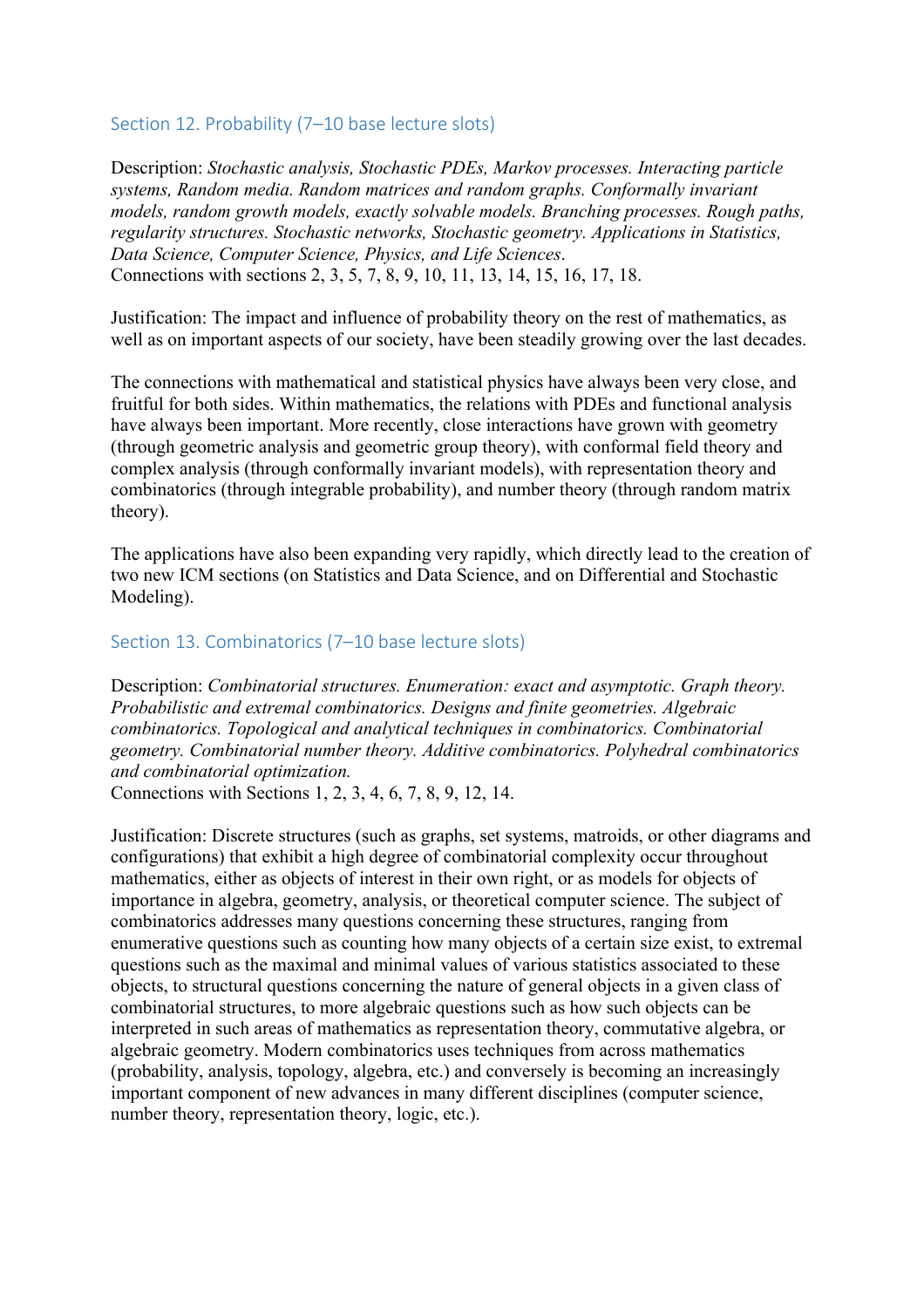# Section 14. Mathematics of Computer Science (5–7 base lecture slots)

Description: *Computational complexity theory, Design and analysis of algorithms. Automata and Formal languages. Cryptography. Randomness and pseudorandomness. Computational learning. Optimization. Algorithmic game theory. Distributed systems and networks. Coding and Information theory. Semantics and verification of programs. Symbolic and numeric computation. Quantum computing and information. Algorithmic and computational aspects in mathematics. Computational models and problems in the natural and social sciences.*  Connections with Sections 1–18.

Justification: The theory of computation is responsible for laying the mathematical foundations of all computing systems. It has developed, and continues to develop, theories supporting the exponential expansion of computer science and technology, with the necessary modeling, algorithms for them, and tools for analyzing the resources they expand. Such theories include, among many, the areas listed in the description. This work has created a web of interactions with many mathematical areas. The fundamental meta-problem of making the body of mathematics algorithmic (e.g., replacing existence theorems by efficient procedures to find these objects) has led to numerous more collaborations with practically every area of mathematics, greatly enriching many fields, unraveling finer structures, solving important problems and suggesting new challenges. A similar meta-problem of making the (natural and social) science algorithmic, namely study natural (often physical) processes as information processes using the computational complexity methodology, is creating mutually beneficial collaborations with most sciences. This viewpoint has already led to many collaborations, formal models, new insights (e.g., taking into account intractability results into modeling), results and problems, and will likely lead to much more in the future.

# Section 15. Numerical Analysis and Scientific Computing (5–7 base lecture slots)

Description: *Design of numerical algorithms and analysis of their accuracy, stability, convergence and complexity for a wide class of (complex) problems with interests in applications. Numerical methods for high dimensional problems. Multiscale problems and probabilistic numerical methods. Approximation theory and computational aspects of harmonic analysis. Numerical reduction and uncertainty quantification. Numerical solution of algebraic, functional, stochastic, differential, and integro-differential equations.* Connections with Sections 8, 9, 10, 12, 14, 16, 17, 18.

Justification: The use of mathematical models in science has a long tradition. Each model needs a numerical counterpart to be simulated with a computer and, often, the construction of such numerical models is a challenge, that has both mathematical and practical aspects. E.g., numerical instabilities may drastically reduce the quality of the solution and need to be understood and resolved, or the simulation of a full-scale numerical model may be unfeasible, thus reduction techniques are needed. As a matter of fact, the design of effective numerical methods for complex problems requires the use of sophisticated mathematical tools, together with a deep understanding of the problem at hand and of the many practical aspects involved in the simulation.

This section should showcase the most important work in this field. Importance should come from the impact and insight the approach generates inside and also outside mathematics.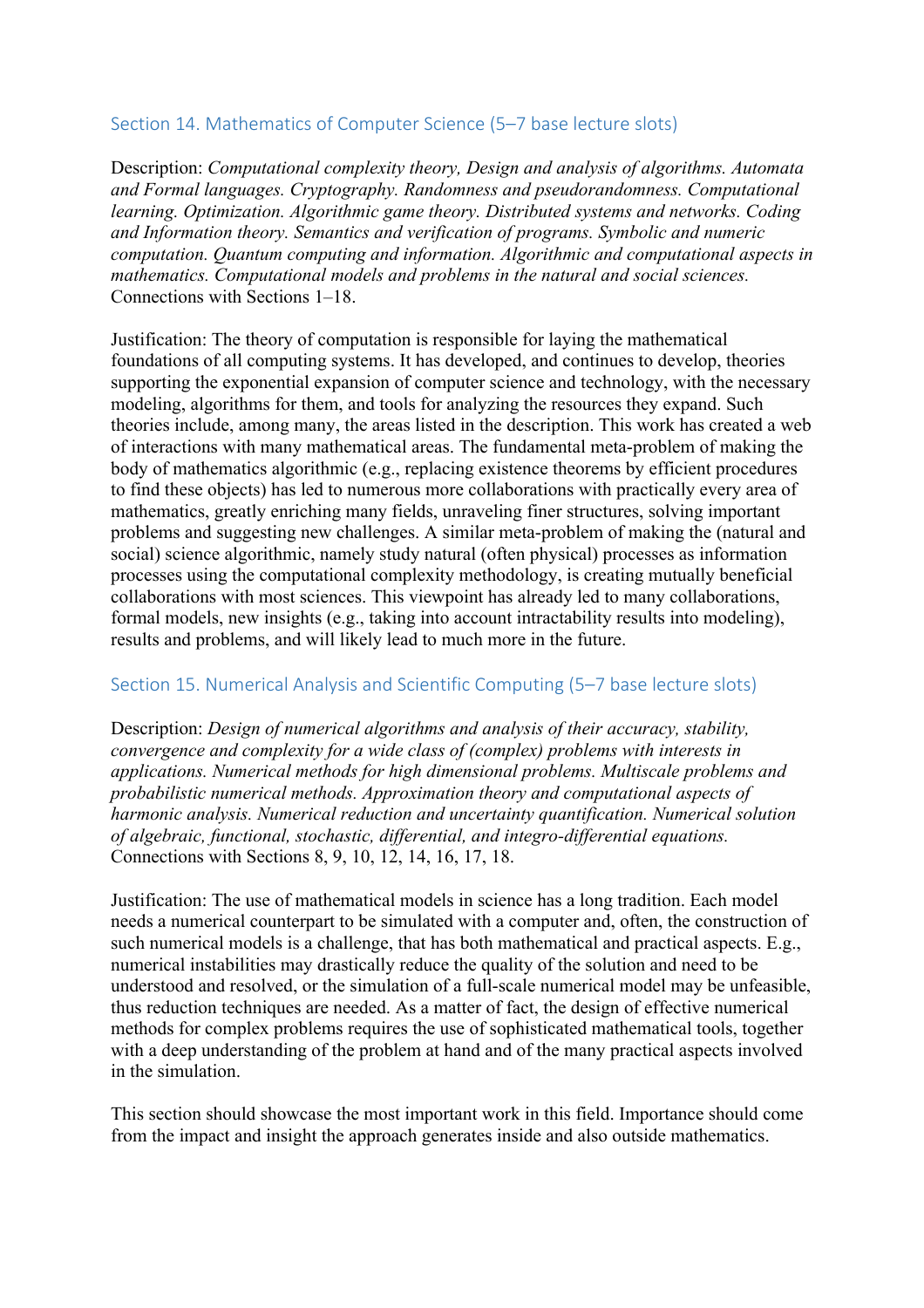# Section 16. Control Theory and Optimization (5–7 base lecture slots)

Description: *Minimization problems. Controllability, observability, stability. Robotics. Stochastic systems and control. Optimal control. Optimal design, shape design. Linear, nonlinear, integer, and stochastic programming. Inverse problems. Applications*. Connections with Sections 9, 10, 12, 13, 14, 15, 17, 18.

Justification: Control and optimization have strong mathematical foundations and also play an important role in many engineering disciplines. Optimization has always provided motivation for many branches of mathematics, starting with calculus. Control theory provides the link between the most theoretical aspects of the subject (geometrical theory of dynamical systems) and more numerical, practical aspects (numerical optimization). In the modern setting, a range of disciplines use and develop these areas. Examples of applications include embarked automated systems, shape optimization for airfoils, solution of inverse problems for oil production. Traditional industries are increasingly demanding in terms of certification, virtual experimentation, thus optimization is still a very lively topic. In addition, new fields of application have appeared: life sciences (medical sciences, mechanics, computer aided surgery), smart materials, laser control of molecular evolutions (molecular electronics), large airline scheduling and operational problems as well as modern search engines.

## Section 17. Statistics and Data Analysis (8–11 base lecture slots)

Description: *All areas of statistics, including inference, parametric and non-parametric statistics, together with all branches of mathematics for data science, where data science includes machine learning, signal and image processing, data generation, data representation, and their applications*. Connections with Sections 2, 5, 8, 11, 12, 14, 15, 16, 18.

Justification: The last couple of decades have witnessed the accelerated impact of statistics and data sciences on fundamental aspects of our society and daily lives. Important algorithmic developments, scalable methodology, numerical experimentation, as well as practical validations and nonparametric modelling from data, are becoming indispensable in most industries and services, as well as across the physical sciences, medicine, engineering, social sciences and the arts.

A broad spectrum of mathematical domains has been shown to offer insights in understanding and exploiting data, including high-dimensional statistics, optimization, information theory, theoretical computer science, harmonic analysis, algebra, geometry, stochastic analysis and probability.

## Section 18. Stochastic and Differential Modelling (4–6 base lecture slots)

Description: *The mathematical development of stochastic and deterministic differential modelling, and applications to such fields as biology, chemistry, medicine, material science, finance, and social network modelling. Deterministic and stochastic systems of any (possibly high) dimension, and at several scales (multiscale modelling). Tools for model reduction, calibration, uncertainty quantification and data assimilation*. Connections with Sections 9, 10, 11, 12, 15, 17.